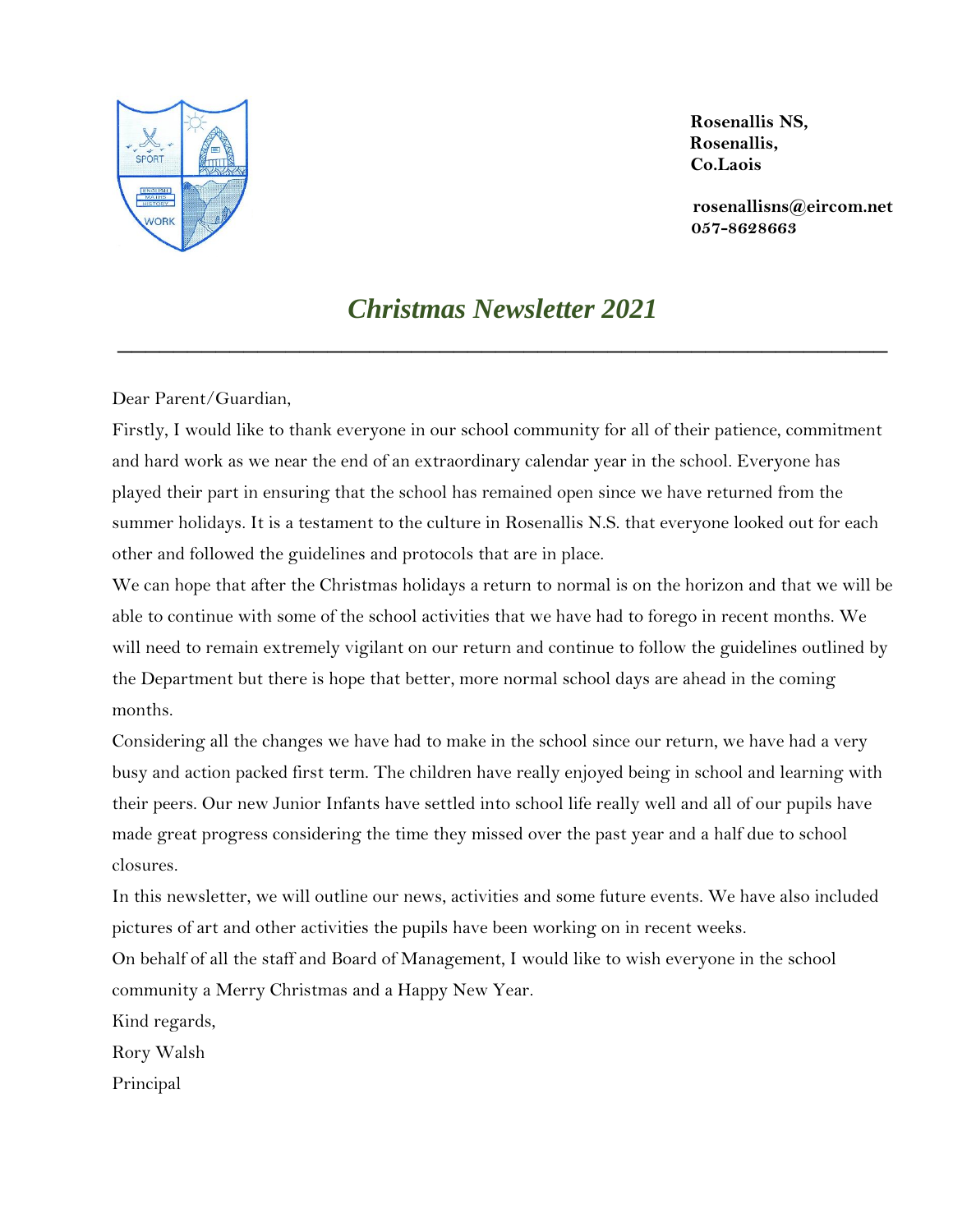#### **Parent's Association Christmas Draw**

I would like to thank everyone in the school community who supported our Christmas Draw in recent weeks. The draw was a huge success again this year. Congratulations to all our winners. The money raised from the draw will be used to fund projects that will enhance our yard areas for the students. Thanks again for your kindness and generosity.

\_\_\_\_\_\_\_\_\_\_\_\_\_\_\_\_\_\_\_\_\_\_\_\_\_\_\_\_\_\_\_\_\_\_\_\_\_\_\_\_\_\_\_\_\_\_\_\_\_\_\_\_\_\_\_\_\_\_\_\_\_\_\_\_\_\_\_\_\_\_\_\_\_\_\_\_\_\_\_\_\_\_\_

# **Christmas Concert**

The pupils and teachers put together a short video of some songs, music and performances this Christmas for you all to enjoy. The links to view the recordings can be found on our school website. We would have loved to have welcomed parents in to see the children performing their songs but it wasn't to be this year. We hope that you enjoy it. I would like to thank Ms. Karen McCormack for her work in helping to preparing the tin whistle element of the performances. Well done to all of the teachers and pupils.

### **Enrolment 2022/2023**

We will be accepting enrolments for the next school year from January 13th. Please contact the office for application forms.

\_\_\_\_\_\_\_\_\_\_\_\_\_\_\_\_\_\_\_\_\_\_\_\_\_\_\_\_\_\_\_\_\_\_\_\_\_\_\_\_\_\_\_\_\_\_\_\_\_\_\_\_\_\_\_\_\_\_\_\_\_\_\_\_\_\_\_\_\_\_\_\_\_\_\_\_\_\_\_\_\_\_\_

\_\_\_\_\_\_\_\_\_\_\_\_\_\_\_\_\_\_\_\_\_\_\_\_\_\_\_\_\_\_\_\_\_\_\_\_\_\_\_\_\_\_\_\_\_\_\_\_\_\_\_\_\_\_\_\_\_\_\_\_\_\_\_\_\_\_\_\_\_\_\_\_\_\_\_\_\_\_\_\_\_\_\_

# **In-School Activities**

We have resumed tin whistle lessons for  $2<sup>nd</sup> - 6<sup>th</sup> Class$  as part of our music programme. We encourage all of our students to participate in these lessons as they are a great foundation for learning other instruments and are a fun activity for the classes to take part in together.

Mr. Walsh and Ms. Kinnarney's classes piloted the use of Minecraft Education, which is a series of lessons rolled out by Microsoft and RTÉ. The aim of the project was to increase students' exposure to and engagement with STEM subjects (**S**cience, **M**athematics, **E**ngineering and **T**echnology). The students really enjoyed the project.

Ms. Purcell and Ms. Haverty's class have been engaging with the Aistear Early Learning Curriculum and are really enjoying it. They also put a huge effort into their Christmas Nativity which was excellent. Well done boys and girls!

Members of Ms. Doyle's class received certificates for their participation in the Poetry Town Competition. They also completed excellent entries for the Children's Book Festival Essay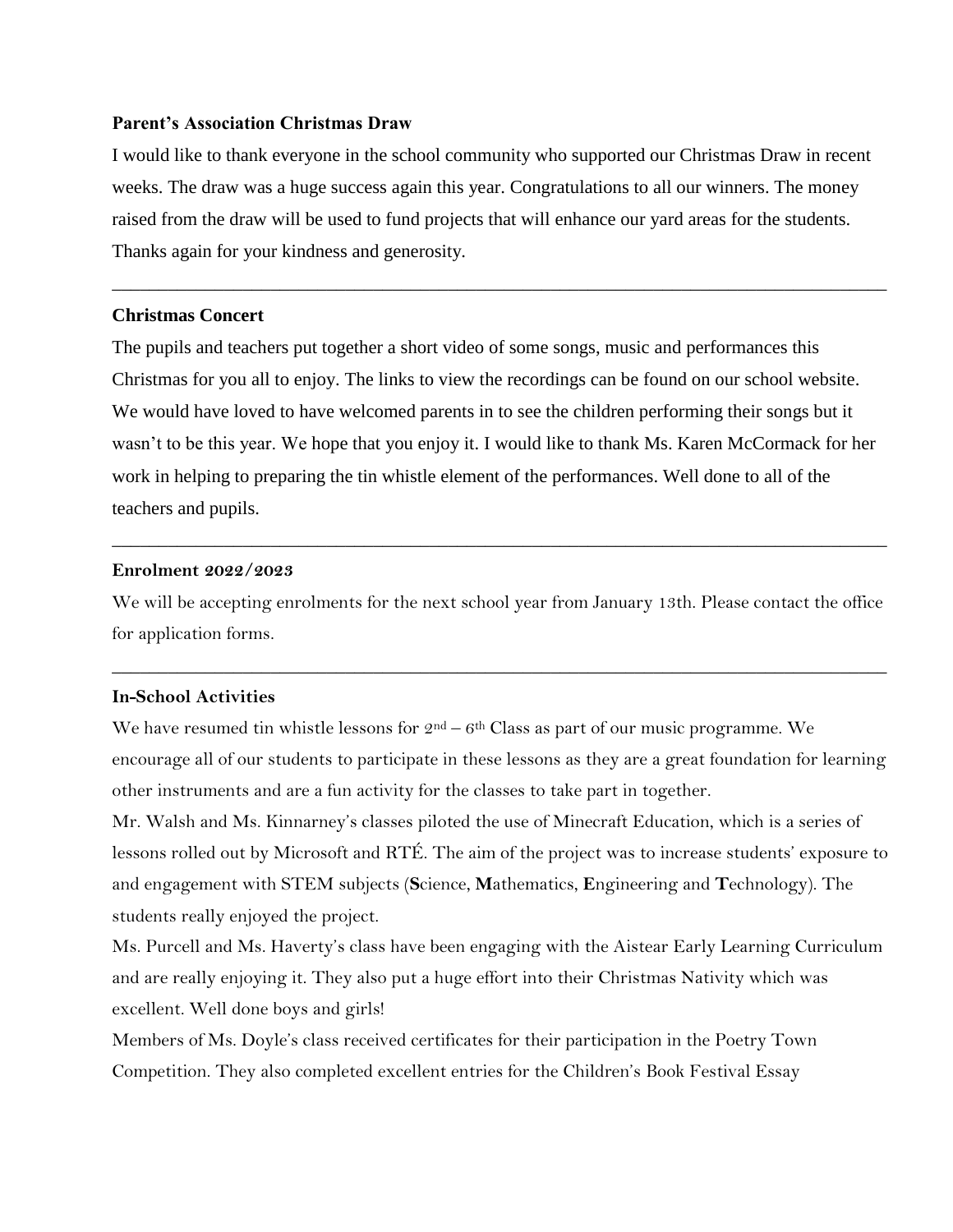Competition and they did a workshop on Enterprise Awareness with Laois Partnership. Well done to all who participated.

\_\_\_\_\_\_\_\_\_\_\_\_\_\_\_\_\_\_\_\_\_\_\_\_\_\_\_\_\_\_\_\_\_\_\_\_\_\_\_\_\_\_\_\_\_\_\_\_\_\_\_\_\_\_\_\_\_\_\_\_\_\_\_\_\_\_\_\_\_\_\_\_\_\_\_\_\_\_\_\_\_\_\_

#### **Absences**

A reminder to please email your child's teacher or send them a note if your child is absent, as we are required to keep a written record relating to all absences.

\_\_\_\_\_\_\_\_\_\_\_\_\_\_\_\_\_\_\_\_\_\_\_\_\_\_\_\_\_\_\_\_\_\_\_\_\_\_\_\_\_\_\_\_\_\_\_\_\_\_\_\_\_\_\_\_\_\_\_\_\_\_\_\_\_\_\_\_\_\_\_\_\_\_\_\_\_\_\_\_\_\_\_

#### **Ventilation**

Schools have been advised to continue to maintain good ventilation in classrooms to help reduce the risk of COVID-19 transmission. As a result, we will be keeping windows and doors open as continue through the cooler winter months. We will heat the school and the classrooms as usual but with open doors and windows the classrooms will be cooler than normal. We ask that pupils dress appropriately for the weather. Please wear layers and bring coats, hats and scarves to school when the weather is cold. Pupils will be allowed to wear their coats inside if they need to.

We are awaiting more detailed guidance from the Department of Education regarding HEPA filtration units, etc. and we will follow any updated advice on this when we receive it.

#### **Healthy Eating**

We encourage children to bring healthy lunches and snacks to school. We encourage families to only send a treat in on a Friday.

\_\_\_\_\_\_\_\_\_\_\_\_\_\_\_\_\_\_\_\_\_\_\_\_\_\_\_\_\_\_\_\_\_\_\_\_\_\_\_\_\_\_\_\_\_\_\_\_\_\_\_\_\_\_\_\_\_\_\_\_\_\_\_\_\_\_\_\_\_\_\_\_\_\_\_\_\_\_\_\_\_\_\_

\_\_\_\_\_\_\_\_\_\_\_\_\_\_\_\_\_\_\_\_\_\_\_\_\_\_\_\_\_\_\_\_\_\_\_\_\_\_\_\_\_\_\_\_\_\_\_\_\_\_\_\_\_\_\_\_\_\_\_\_\_\_\_\_\_\_\_\_\_\_\_\_\_\_\_\_\_\_\_\_\_\_\_

#### **Christmas Activities**

The pupils in all our classes have been taking part in lots of different Christmas activities as we come close to the holidays. Take a look at the pictures below to see some of the things we have been up to.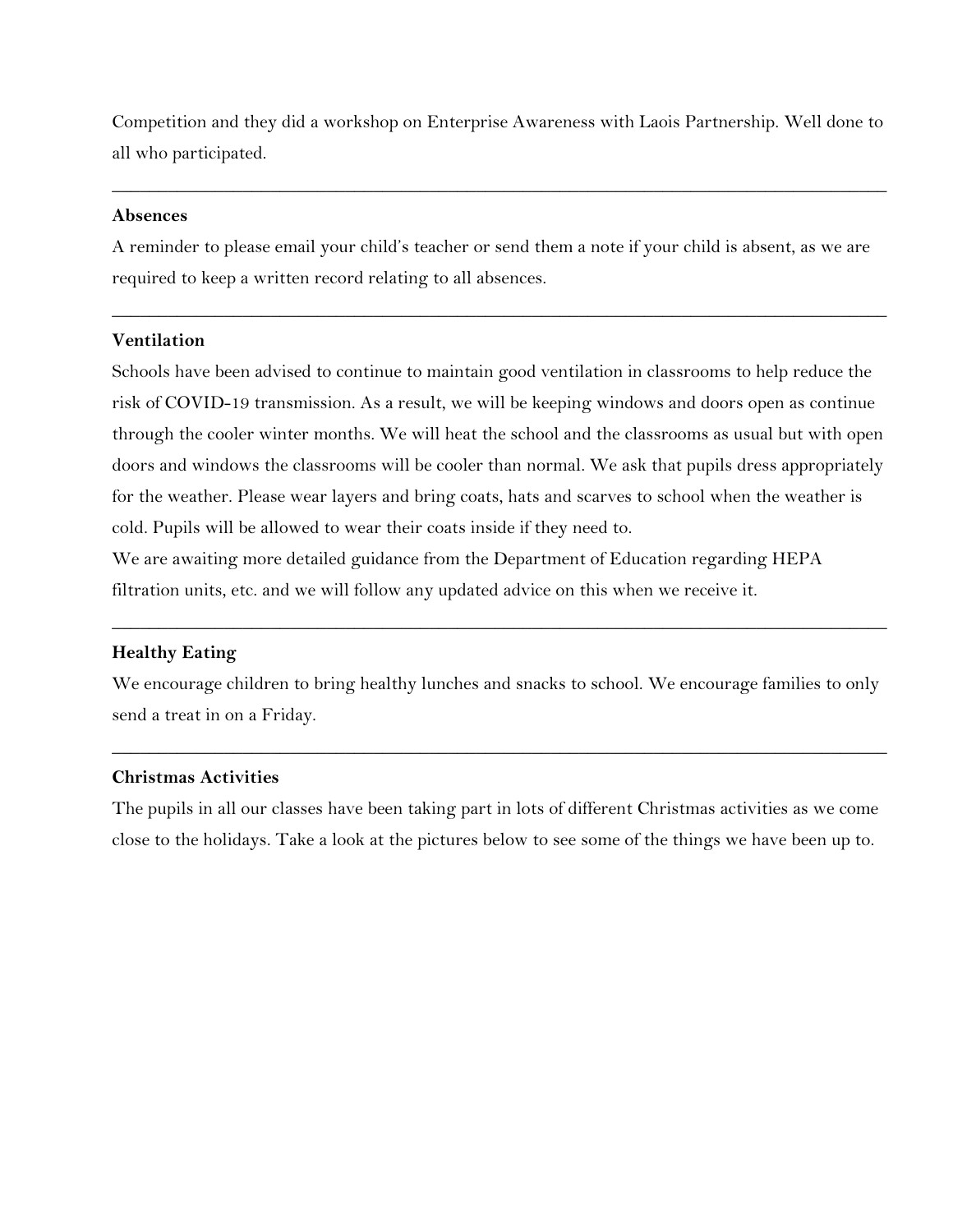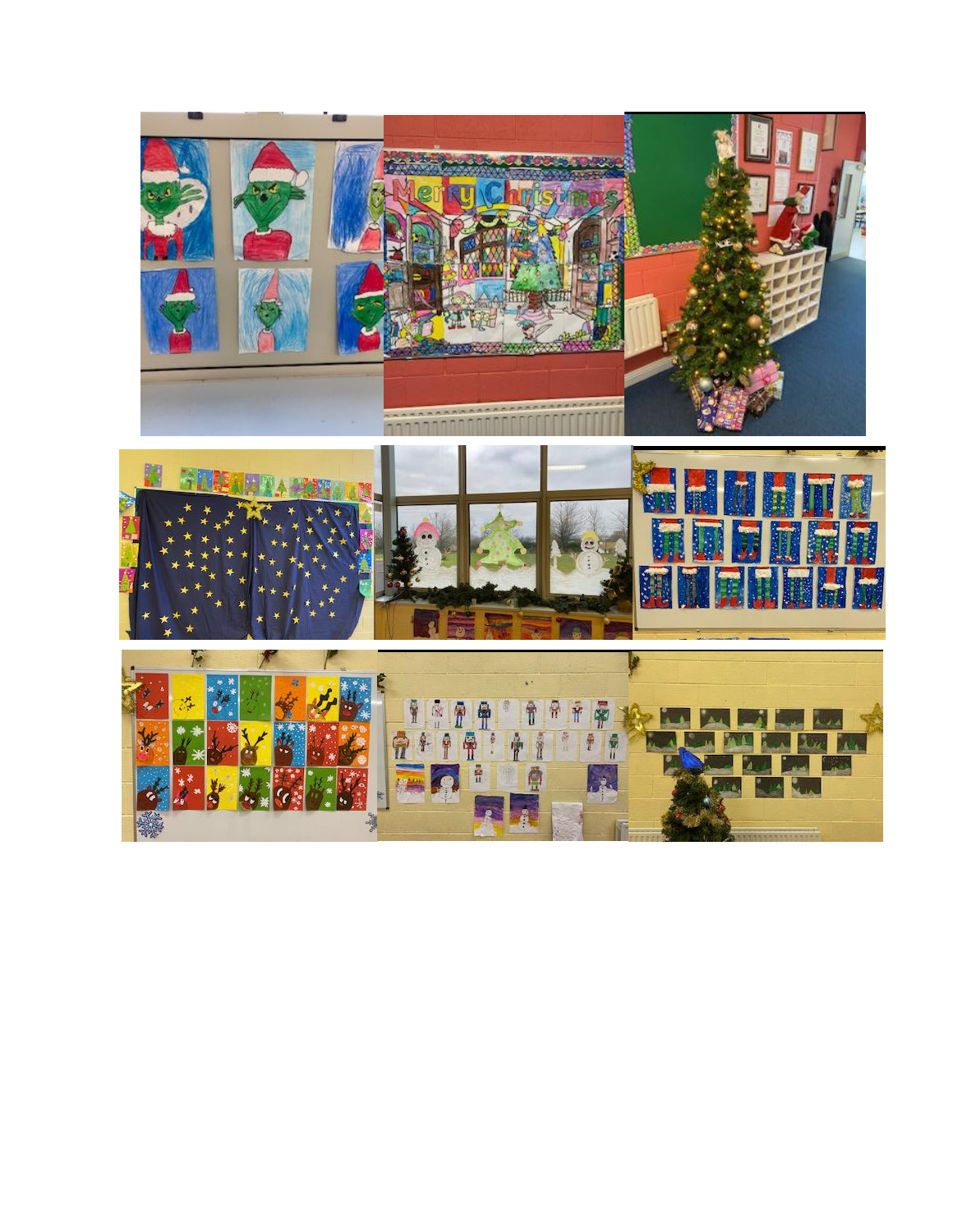

The pupils will be allowed to dress in something festive this year on Wednesday 22<sup>nd</sup> December. We look forward to seeing all of the children getting into the Christmas spirit. The school will close at 12pm on Friday 22nd December for the Christmas break. We will re-open again on Thursday 6<sup>th</sup> January. I have included some activities below for any children who need to be entertained on a rainy day over the break. We hope that everyone has a very enjoyable Christmas holidays.

\_\_\_\_\_\_\_\_\_\_\_\_\_\_\_\_\_\_\_\_\_\_\_\_\_\_\_\_\_\_\_\_\_\_\_\_\_\_\_\_\_\_\_\_\_\_\_\_\_\_\_\_\_\_\_\_\_\_\_\_\_\_\_\_\_\_\_\_\_\_\_\_\_\_\_\_\_\_\_\_\_\_\_

Thank you for taking the time to read this newsletter. Stay safe and have a lovely Christmas.

Kind regards, Rory Walsh Principal 057-8628663